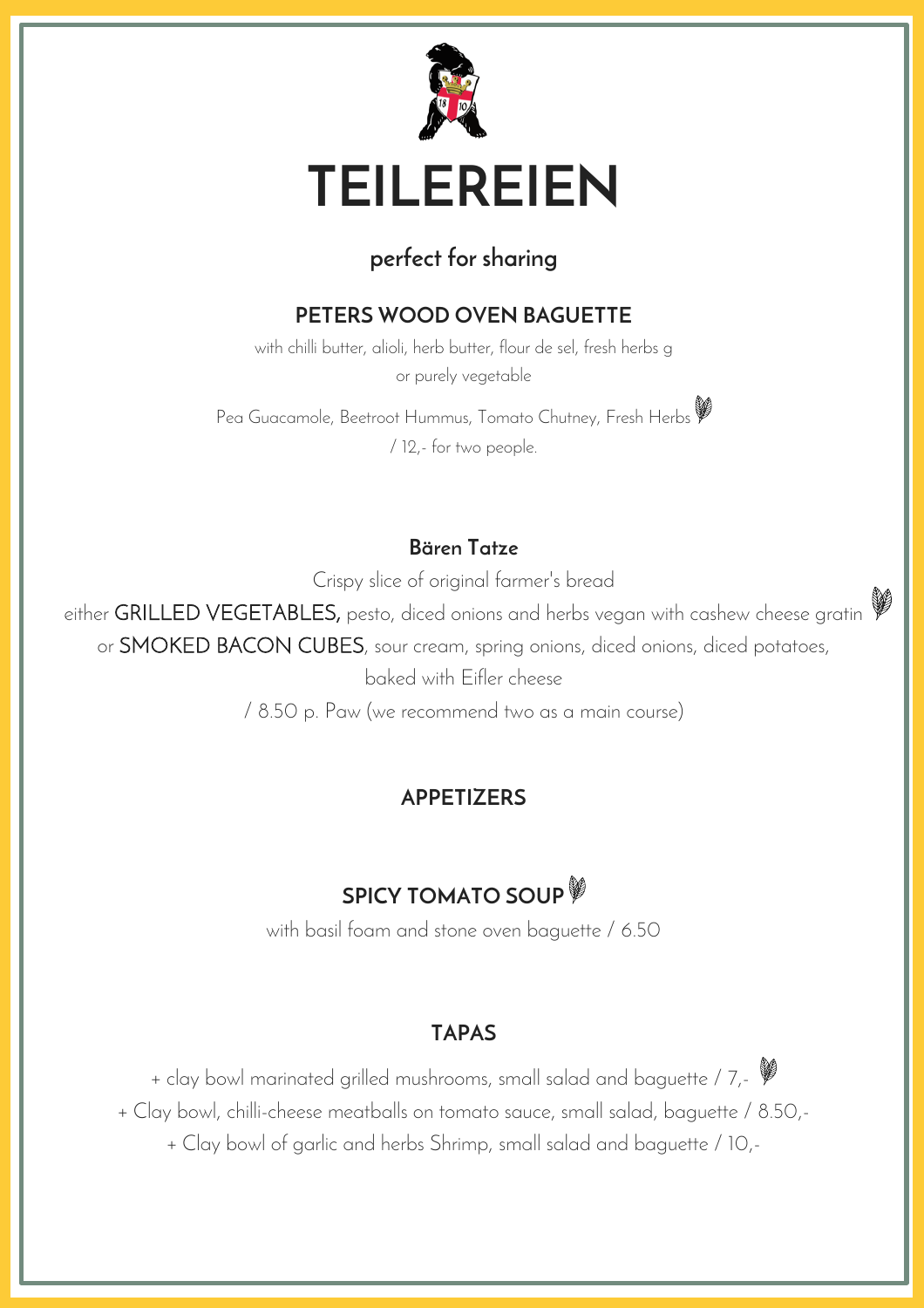# **SALAT BOWLS**

all come with seasonal salads and stone oven baguette

### KRAFTPAKET / 12.00

### KLETTERMAX / 12.00

Roasted diced potatoes, grilled vegetables, beetroot hummus, marinated diced cucumbers, roasted pumpkin seeds, Pumpkin seed lime dressing

Lentil salad, pea guacamole, roasted cauliflower, date tomatoes, toasted sesame and cashew spicy wild cranberry vinaigrette

### SALAD BOWL TOPPINGS

+ crispy, marinated smoked tofu / 3.50

+ Goat cheese with walnuts and honey / 4.00

+ pork schnitzel strips / 6.00

### **RUSTIC FRIED POTATOES**

with onions, diced bacon, herbs (optionally without diced bacon) / 5.90  $\mathscr V$ A little info: We use pork from the Eifel for our schnitzel.

+ VEGETABLE SCHNITZEL Tomato chutney and juicy grilled vegetables / 15.90 + WINZERSCHNITZEL Cordon Bleu with smoked ham, Emmental cheese, dark mushroom sauce / 16.90 + MOSELSCHNITZEL Cordon Bleu with pickled tomatoes, Eifler Bergkäse and sage, with tomato chutney / 16.50 + SCHÄNGEL SCHNITZEL with caramelized onions and free-range fried egg / 15.90

+ ONLY SCHNITZEL pork schnitzel Viennese style with lemon / 14,-

+ PORK STEAK peppered with garlic, fried onions and herb butter / 16.50

+ RUMPSTEAK WEIDERIND with grilled vegetables and herb butter / 28.50 (all dishes alternatively also with fries) Our colorful side salad goes great with this! / 5,-

### **BÄREN BURGER**

are available with rustic fries or sweet potato fries  $(+2 \in)$ . There is also a sauce, please choose: Alioli, chili-peach, ketchup or mayo

### EIFEL CHEESE BURGER / 18,50

Crunchy bun from the Alsbach bakery, sour cream, BBQ sauce, seasonal salad, tomato slices, pickles, caramelized onions, Grönerhof cheese and more Free range Angus beef patty

### GARDEN BURGER / 17,-  $\mathscr{V}$

Crispy bun from the Alsbach bakery, BBQ sauce, seasonal salad, tomato slices, pickles, caramelized onions, pea guacamole, homemade vegetable patty

Crispy bun from the Alsbach bakery, BBQ sauce, seasonal salad, tomato slices, pickles, caramelized onions, pea quacamole, homemade vegetable patty.